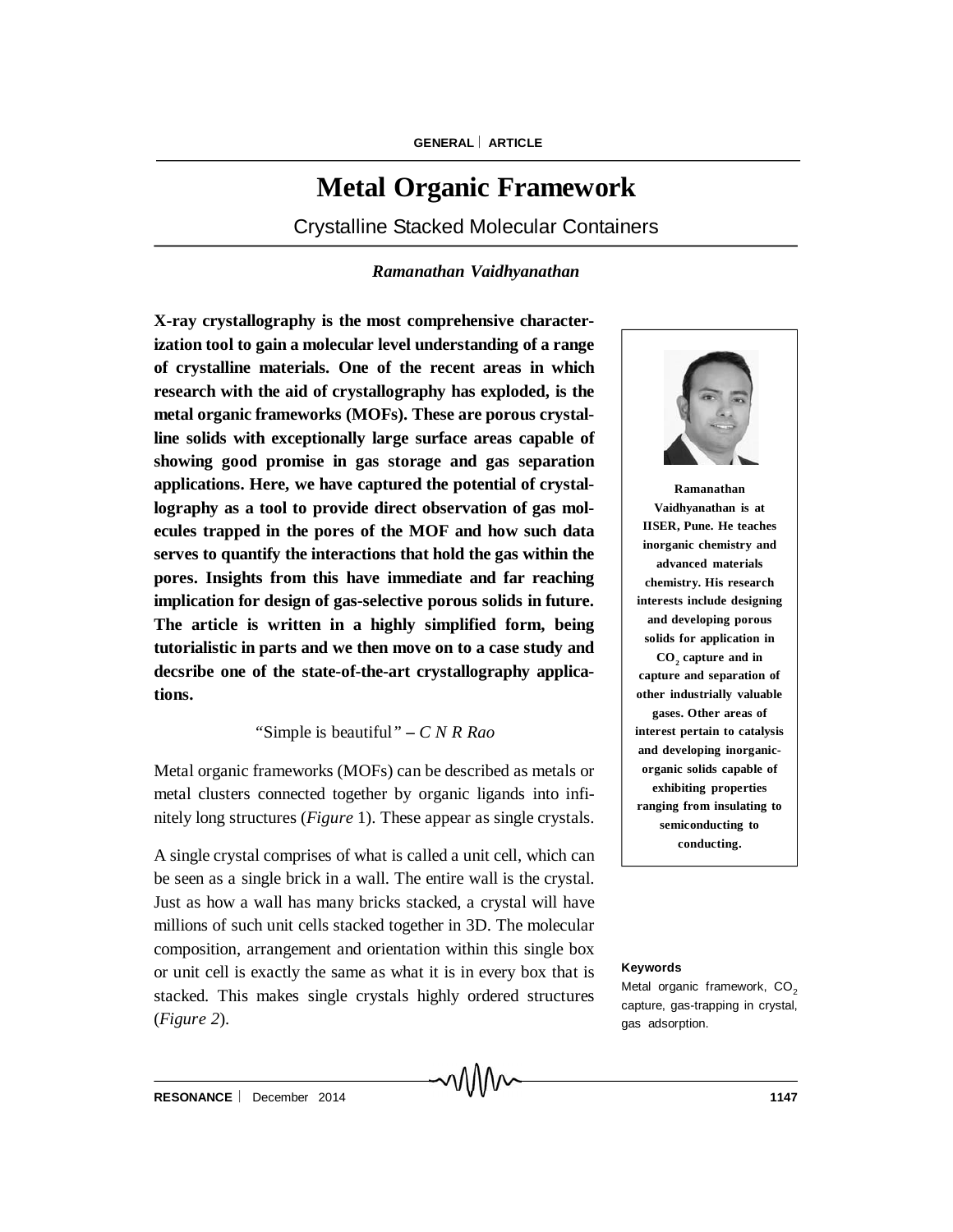**Figure 1 (top) (a).** A metal organic framework representing the linking of  $OZn_A$ clusters by organic ligand, terephthalate or 1,4-benzenedicarboxylate – Unit cell. **(b)** The same cube extended in a 3D lattice in a crystal – stacked cubes.

**Figure 2 (bottom).** Schematic representation of a single crystal and a unit cell that makes up the single crystal. The orange brick represents the unit cell, the red and blue the atoms or molecules inside it. The entire stack represents the crystal.



In an MOF, if a cube is built by connecting metal centres with organic linkers and if one such cube forms a unit cell *Figure* 1, then the single crystal will have millions of such MOF cubes stacked in three-dimensions. The advantage of a single crystal is its ability to diffract incident X-rays constructively in certain specific directions. At the atomic level, during such an X-ray diffraction, it is the electrons surrounding an atom that interact with or diffract the incident X-rays and since these atoms are arranged in an orderly fashion in a crystal, the diffracted X-rays will interact with each other constructively, following a mathematical rule. This is defined by Bragg's law (*Figure* 3).

In this figure, we denote incident X-rays of wavelength  $\lambda$ , as 1 and 2; diffracted X-rays as  $1'$  and  $2'$ ; interplanar distance as  $d$ ; angle of incidence as  $\theta$ ; and  $\angle AZB = \angle CZB = \theta$ . Implies AB = BC, means, waves in 1' will be in phase with 2' (crest to crest), i.e.,  $AB + BC$  $= 2AC$ . If this is equal to the integral number of wavelengths,

$$
2AC = n \lambda.
$$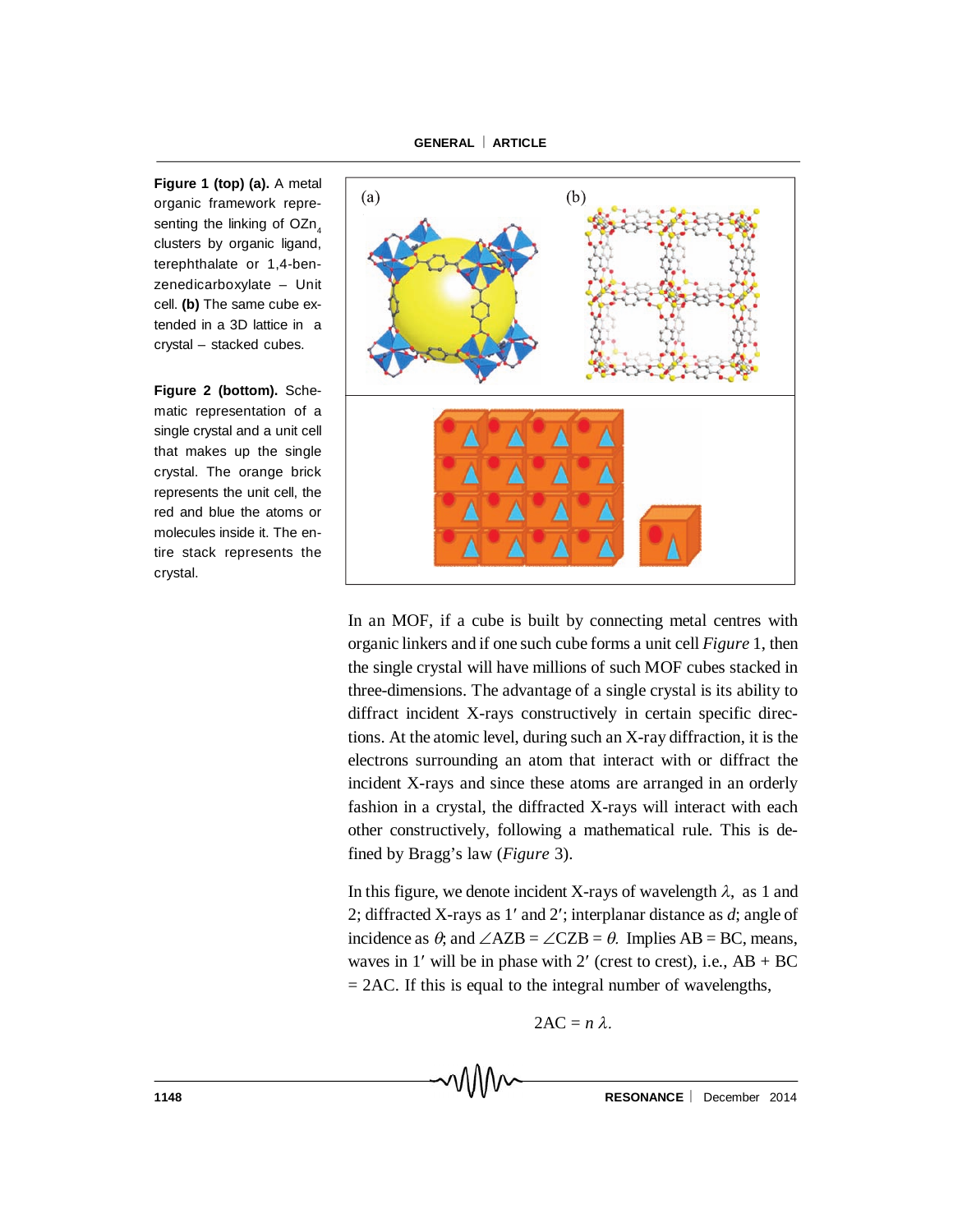

**Figure 3.** X-ray diffraction as 'reflection' from atomic planes.

By definition,

 $AB/d = \sin \theta$ .

Therefore,

$$
2d\sin\theta = n\lambda.
$$

This is Bragg's law. Essentially, this conveys that if the path difference between two different diffracted rays matches an integer multiple of the incident X-rays' wavelength, then a constructive interference will occur.

So, what is the advantage of this? If we manage to collect or project the diffracted X-rays or, more precisely, the resultant of the X-rays that have interacted among themselves, either constructively or destructively, then one can observe a series of bright spots which are ordered on the screen on a dark background (*Figure* 4).

Now, these ordered spots directly represent the arrangement of atoms within the single crystal and, in turn, the arrangement of atoms within the unit cells (the brick). Now, rotating the crystal against an incident X-ray beam and continuously collecting the photographs of the resulting X-ray diffraction will offer a series of images with ordered bright spots. When many such images are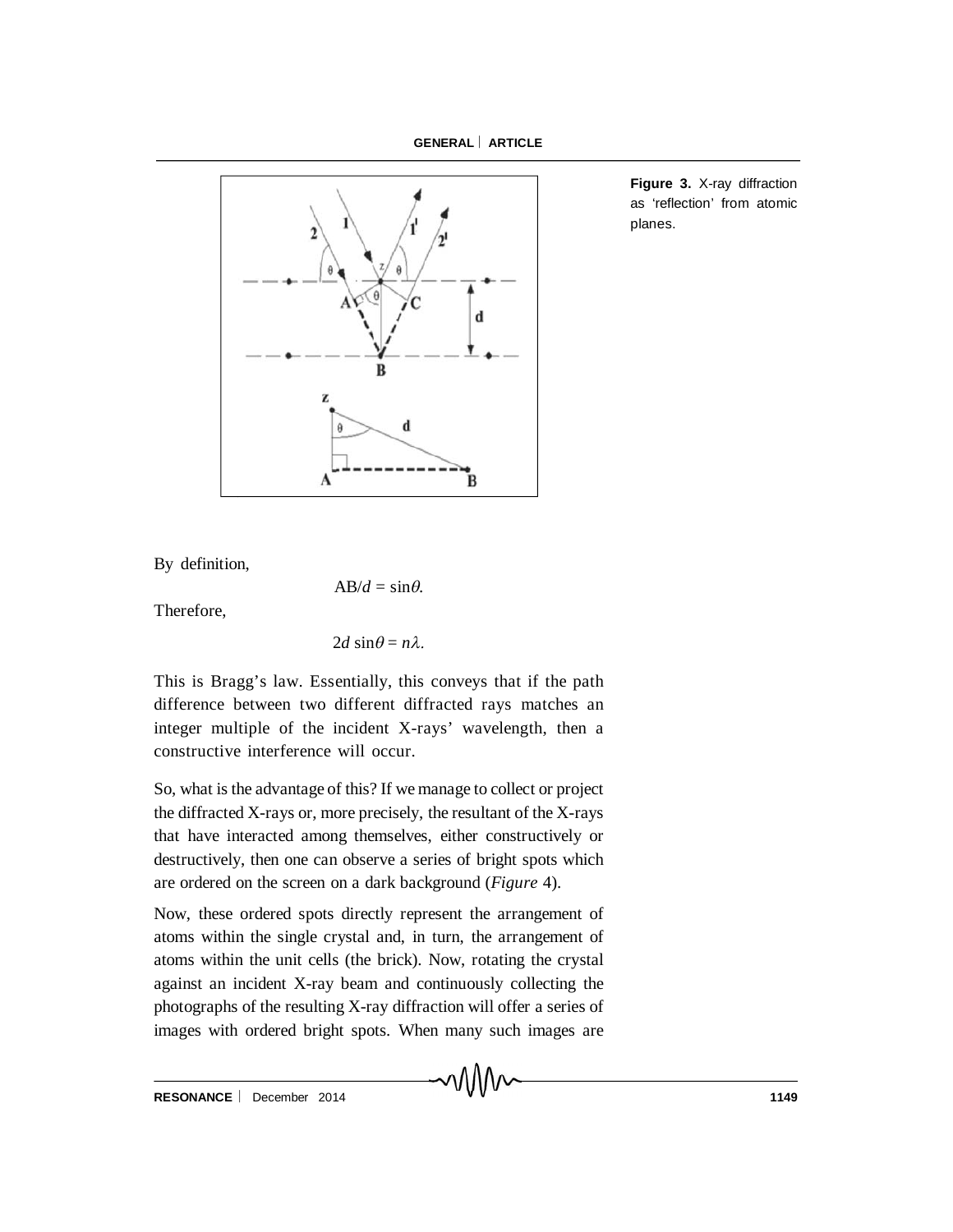

**Figure 4.** (a) Schematic illustration of X-ray diffraction experiment; (b) A diffraction photograph of the diffracted image collected using an image plate detector. (c) A representation of how the atomic coordinates can serve as addresses to atoms within a unit cell. For example,  $m = 0.4$  a, 0.2b, 0.3c = x<sub>1</sub>,y<sub>1</sub>,z<sub>1</sub>; n = 0.8a, 0.9b, 0.1c =  $x_2, y_2, z_2$ , would mean if you travel 0.4  $\times$  a times along *a-axis* and 0.2  $\times$  *b* times along *b-axis* and *0.3 c* times *c-axis,* you will reach the position of atom *m* within the box, i.e., unit cell*.* Note: the distances between the atoms *m* and *n* can be estimated from the lattice parameters and the atomic coordinates as:  $D = \sqrt{(a\Delta x)^2 + (b\Delta y)^2 + (c\Delta z)^2 + 2bc\Delta y\Delta z\cos\alpha + 2ac\Delta x\Delta z\cos\beta + 2ab\Delta x\Delta y\cos\gamma$ .

combined, one can back-calculate the arrangement of the atoms within the unit cell. As mentioned earlier, the electrons surrounding the atoms are what diffract the X-ray. Given that each atom has a specific atomic number associated with it, the diffraction from a specific type of atom, say carbon or fluorine or silver will be unique. This uniqueness directly relates to the intensity of the spots observed on the screen. From this, now, both the orientation and arrangement of the atoms within the unit cell as well as the types of atoms in it or, in other words, the composition of the unit cell can be identified. Now, if we represent this unit cell with three unique orthogonal lengths and angles between them  $(a, b \text{ and } c \text{ and } \alpha, \beta)$ ,  $\gamma$  are called lattice parameters), the position and the symmetry relation between the atoms filling up the box or unit cell can be identified.

## **Structural Aspects of Metal Organic Frameworks**

Now, let's come back to MOFs. MOFs being single crystals, the entire chemical composition and structure of the MOF can be obtained with molecular precision. So, what is special about MOF? Alternative to the way MOF was defined earlier, MOF can be seen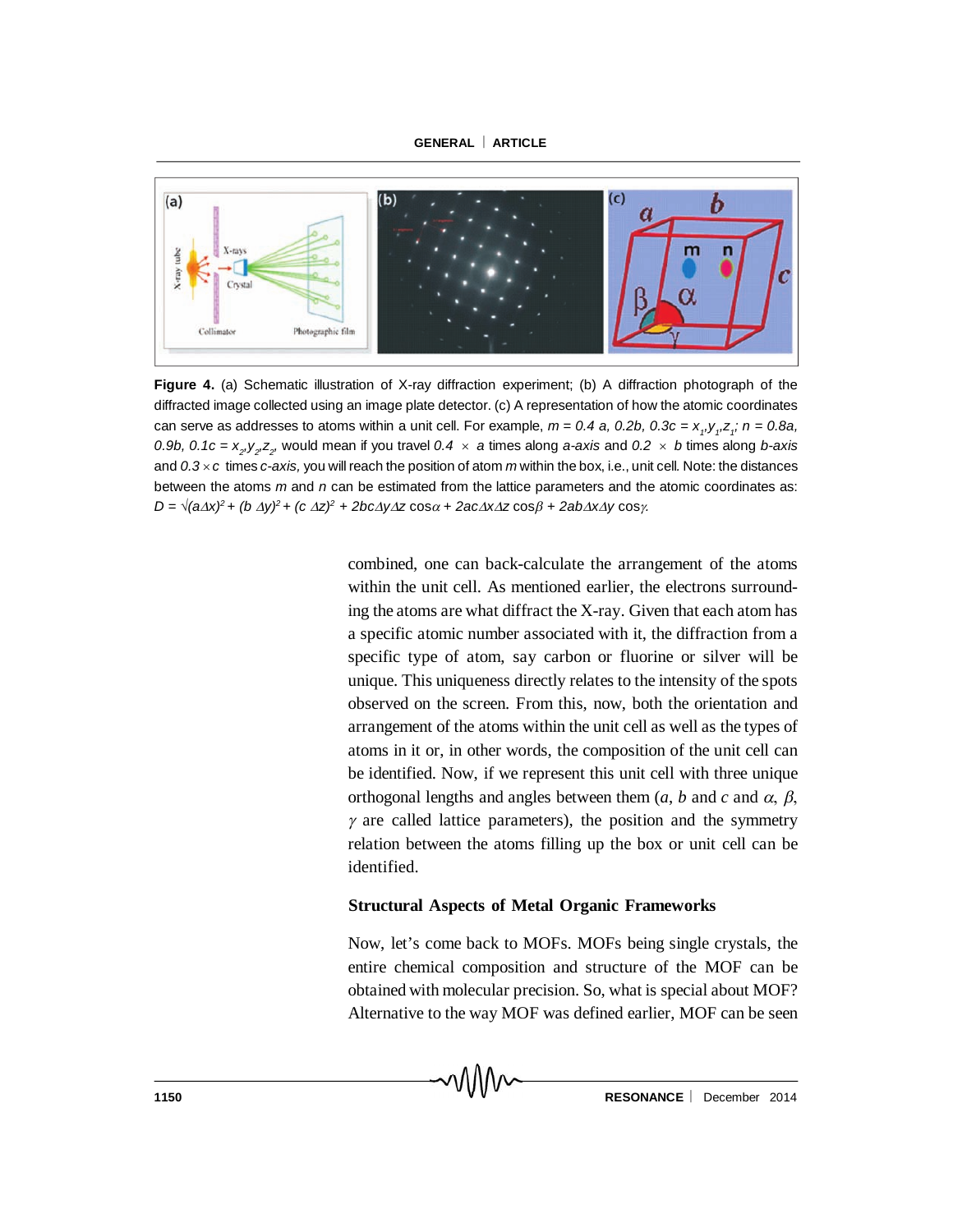

**Figure 5.** Illustration of a metal cubic unit of a metal organic framework showing the metal (grey spheres) linked by an organic ligand with phenyl backbone. The green spheres represent the side functionalities on the ring. Now, consider the green sphere as: CF $_{\rm 3}$ – the pore is hydrophobic; NH $_{\rm 2}$ – the pore is basic; OH – the pore is phenolic;  $SO_3H$  – the pore is acidic. Thus, the pore can get specific chemical nature by design. Note: Due to the very crystalline nature of the MOF, the green spheres will be symmetrically repeated on other phenyl rings. However, this has not been shown for clarity.

as metal-oxide cubes, wherein oxide anions with -2 charges have been replaced by an organic linker carrying the same charge. This makes the dimensions of the cube much larger depending on the length of the organic linker (*Figure* 5). This increasing the dimensions of the unit cell is what makes MOFs interesting and useful. When the organic linkers are much longer  $(6-10 \text{ Å})$  than the oxide anions  $(2 \text{ Å})$ , this creates pores or spaces within the cube. And, since in a single crystal of an MOF we have millions of cubes, then it creates millions of such nanospaces in the cubes. Also, each edge of such an expanded cube serves as a surface for adsorption, which means that MOFs can have exceptionally large surface areas. It turns out that these spaces have dimensions that match the van Der Waal dimensions of gases, solvent molecules such as water, DMF, methanol etc., and when the organic linker is long enough, it can even accommodate large guest molecules like metal-complexes.

In addition to these nanospaces, another tuneable feature of an MOF is the back bone of the organic linker. For example, if we have an organic linker with a phenyl ring, there can be a variety of functional groups that can be attached to this ring and when the structure is rightly oriented, this functional group can line the walls of the pore and, thereby, impart its chemical nature to the pore itself (*Figure* 6).

One of the closest counterparts to MOFs include the zeolites, which are generally aluminosilicates. These can again be compared to metal oxides and can be visualized as being formed by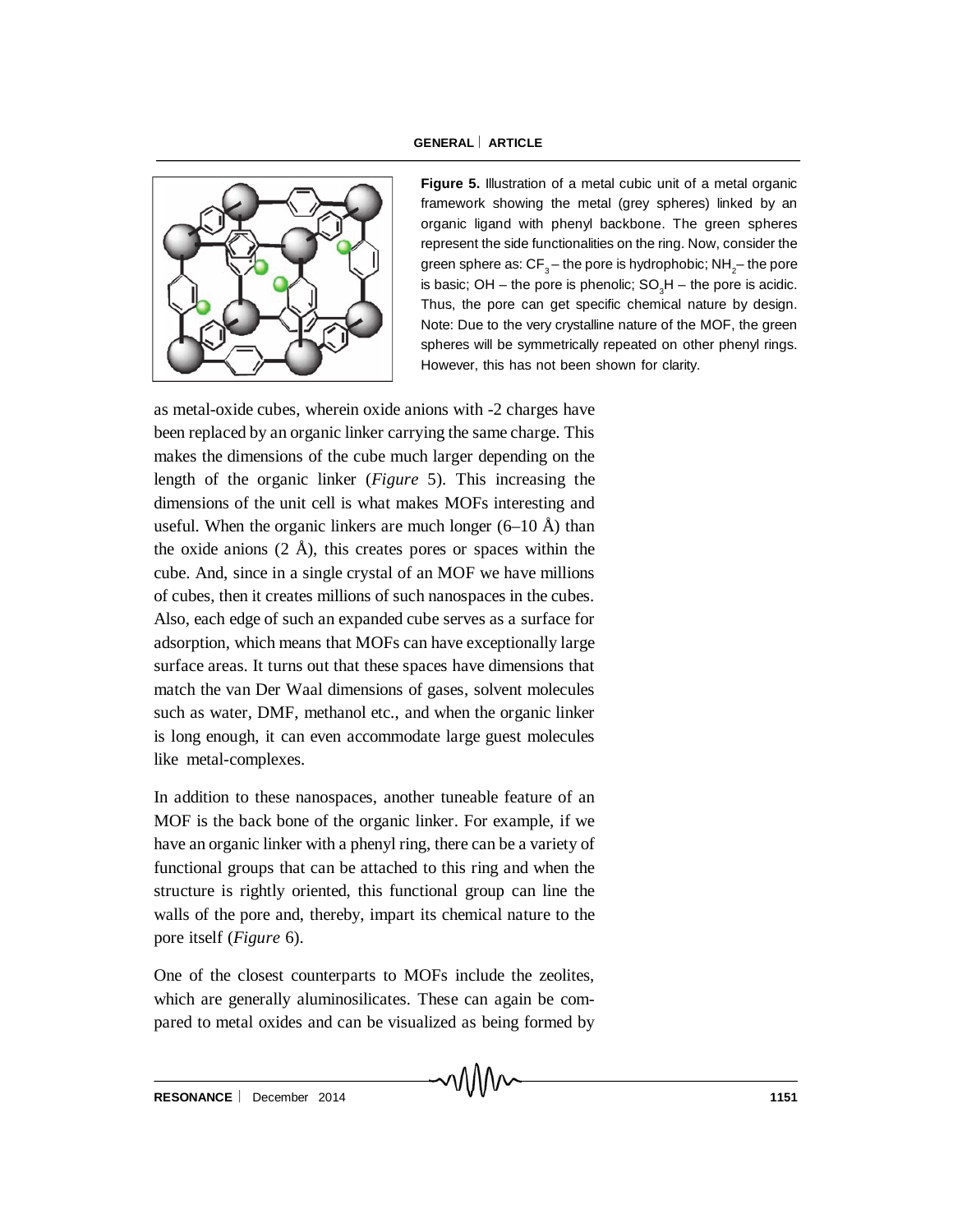Figure 6. Replacement of O<sup>2-</sup> anions in a metal oxide framework with  $(O-R-O)^{2}$  anions (where R is an organic group). Green – metal center; blue- $Q^2$ ; red –  $(Q-R-O)^2$  anions. If the  $O<sup>2</sup>$  anions are replaced by SiO<sub>4</sub> tetrahedra and the metal as, aluminum, we will get an aluminosilicate, zeolite.



replacing the oxide anions of a metal oxide by silicate units. These also form expanded structures with well-defined spaces or pores. However, one can immediately realize that the possibility of introducing organic functional groups on the framework of these zeolites is restricted, if not impossible. This makes MOFs highly interesting and applicable for gas separation, storage, sensing, guest-dependent properties etc.

Recently, there is burgeoning interest in using MOFs as 'stacked molecular containers' to trap certain interesting guest molecules and visualize the host-guest interactions directly using single crystal X-ray diffraction techniques. To our knowledge, there is no other technique that can give molecular level data or insights as precise as this approach. In the following part of this article, we will see a case study where this methodology using MOF has been exploited thoroughly in order to directly observe some extremely sought out host-guest interactions within a crystalline lattice of the MOF.

Carbon dioxide is clearly identified as a greenhouse gas and its anthropogenic emissions have to be curtailed. One of the major sources of  $CO_2$  emission includes the burning of coal and fossil fuels for generating power. This produces a post-combustion gas stream with about  $5-25\%$  CO<sub>2</sub> in it which gets released into the atmosphere. In the last few decades, industries have made an attempt to capture this  $CO_2$  using liquid amines. The 'absorbed' CO<sup>2</sup> , being an acidic gas, reacts with the basic amines to form '*Carbamates*' (reaction schematic shown below). The CO<sub>2</sub> captured this way is later released by heating at 120–150 °C for permanent dumping underground – sequestration.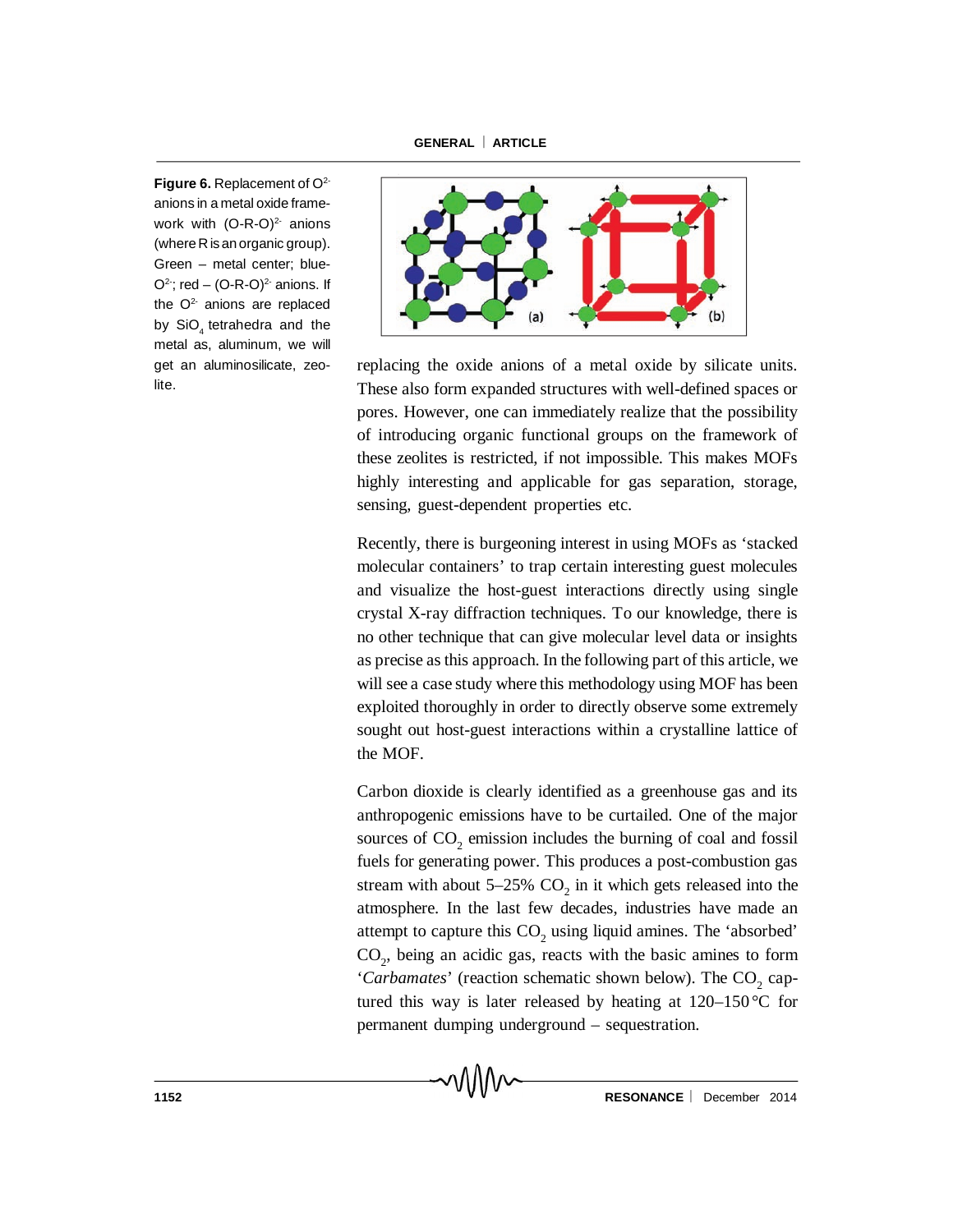Reversible reaction forming carbamate:



Undesirably, these liquid amines acting as  $CO_2$  scrubbers have severe shortcomings such as being corrosive, volatile and unstable over time. Also, the regeneration of the  $CO_2$  during sequestration requires high temperature (150°C) which could consume up to 30% of the power produced by the coal burning power generation company, which is totally unacceptable. To address these issues, enormous research is being done in developing superior materials for capturing  $CO<sub>2</sub>$ .

Solid state materials such as zeolites, carbon powder, mesoporous clays can be functionalized with amines to do the job, but again, the amines can leach out as it is just loaded as a guest. One interesting approach is to anchor amine groups as side groups on an organic ligand via covalent bonds and, if we can develop MOFs using such ligands, there is a good chance of making the amines protrude into the pores (*Figure* 4). When  $CO_2$  is captured in such pores via 'adsorption', (note: it is not absorption), the amine could interact to hold them strong. However, when such a scenario is created, how do we know if the amine is rightly oriented? Do we know if it forms a carbamate? Do we know if it is just a physical interaction or is it a chemical bond? Can we quantify such interactions?

Crystallography is the way to go. Recently, an MOF, Zinc-(3 aminotriazolato)-oxalate, with amine lined walls was made and it was evaluated from 'adsorption isotherms' that it was very selective to  $CO_2$ . And a 'Clausius–Clayperon' fit (*Box* 1) to the isotherms indicated that the heat of adsorption associated with the  $CO<sub>2</sub>$  and the MOF was quite high (40kJ/mol), but the facile desorption as observed from the isotherm indicated pure physical interaction rather than chemical reaction involving carbamate formation (*Figure* 7).

∽∧∧∧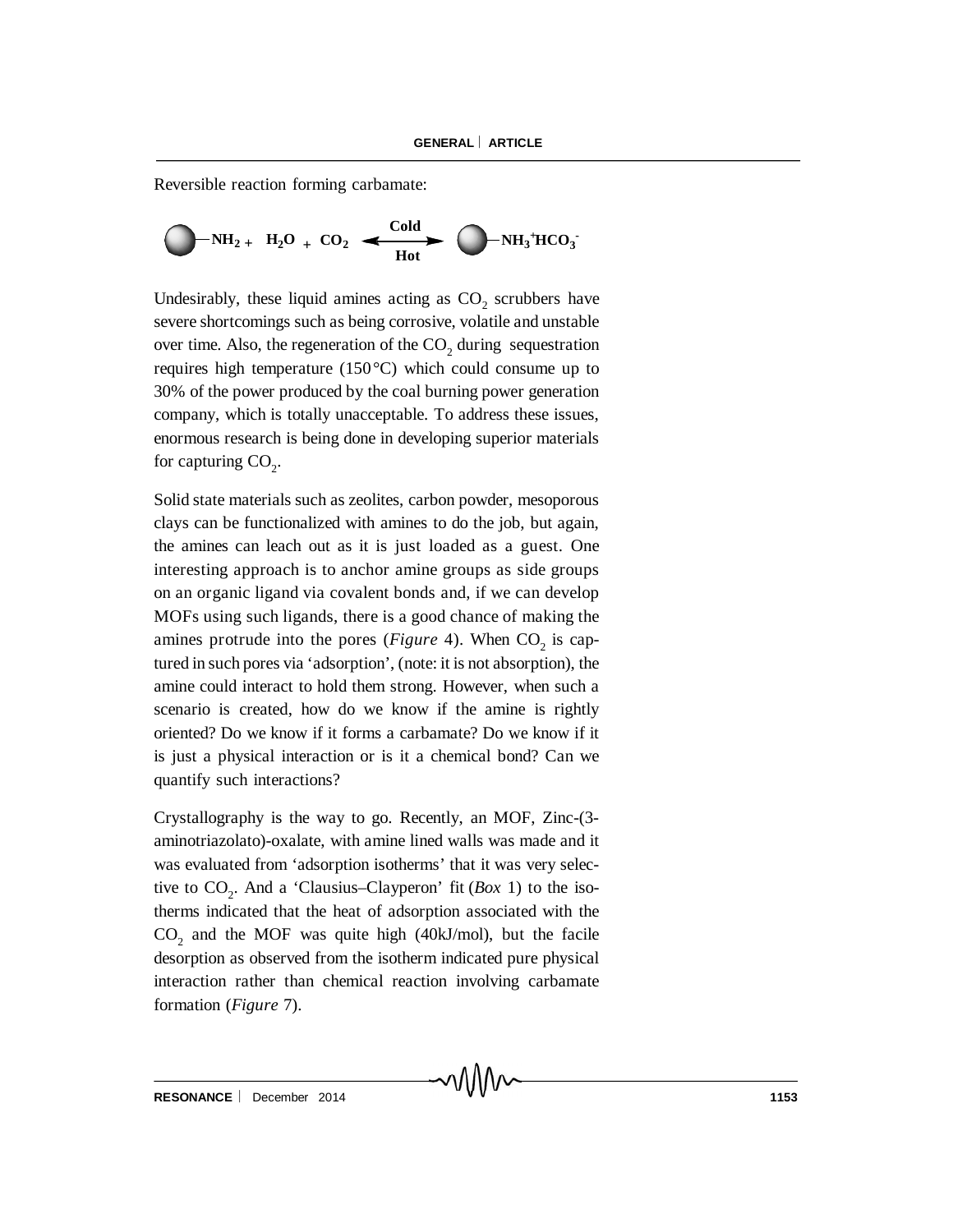

**Figure 7.** (a) Structure of an MOF solved using single crystal diffraction. The solid has a 3-D network of pores lined with free amine groups. (b) The Zn-Aminotriazolate layer is pillared by the oxalate groups in red. Green outlines the pores. Framework has a regular 6-connected a-Po topology. Cavity size:  $4.0 \times 4.0 \times 4.0$  Å. (c) CO<sub>2</sub> adsorption isotherm collected at 273K, inset showing the heat of adsorption vs. uptake plot. (d) Single crystal structure of a pore in the MOF showing CO<sub>2</sub> located in two different crystallographic sites. One interacts with the amine group of the framework and could be responsible for the high energy (40kJ/mol) adsorption site, while the other one, sandwiched between the oxalate, corresponds to an energy of 28kJ/mol as estimated from the simulations. Note the T-shaped CO<sub>2</sub>-CO<sub>2</sub> dimers. Color scheme: Zn- orange; O - red; C-grey; N- blue.

This, now presents a suitable model system to evaluate the potential of amine groups in such solids to act as functional adsorption sites to trap  $\mathrm{CO}_2$ . Considering the single crystal nature of the MOF and the fact that  $CO_2$  could be located within the pores of such MOFs at low temperatures (below 195K), an experiment was carried out to crystallographically locate the CO<sub>2</sub> within the small pores of this MOF and to identify amine- $CO<sub>2</sub>$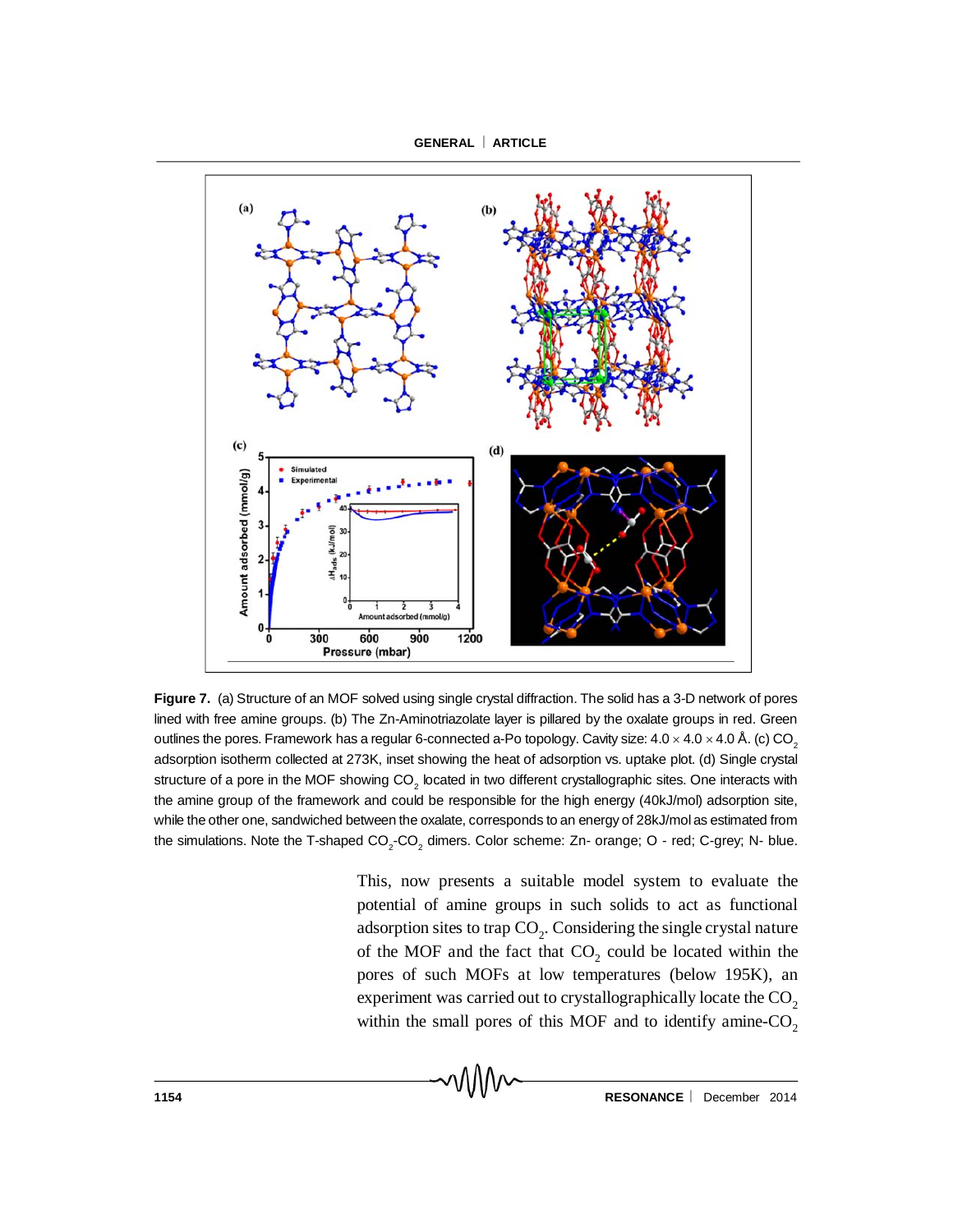#### **Box 1. The Clausius–Clapeyron Equation**

This equation relates the vapor pressure of a liquid or a gas to the change in temperature. The mathematical expression of this relation is given below. Experiments showed that the pressure *P*, enthalpy of vaporization,  $\Delta H_{\text{ads}}$ , and temperature *T* are related,

$$
P = A \exp(-\Delta H_{\text{ads}}/RT),
$$

where  $R$  (= 8.3145 J mol<sup>-1</sup> K<sup>-1</sup>) and *A* are the gas constant and unknown constant. This is known as the Clausius–Clapeyron equation. If  $P_1$  and  $P_2$  are the pressures at two temperatures  $T_1$  and  $T_2$ , the equation has the form:

$$
\ln\left(\frac{P_1}{P_2}\right) = \left(\frac{\Delta H \text{ ads}}{R}\right) \left(\frac{1_1}{T_2} - \frac{1_1}{T_1}\right)
$$

In an experiment, the adsorption isotherms can be recorded at different temperatures and the data can be plugged into this equation to calculate the  $\Delta H_{ads}$ .

interactions which are universally attractive from a capture point of view.

For this purpose, the crystal was loaded into a capillary and the capillary was evacuated to make sure that any trapped guests such as solvent from moisture or synthesis was removed from the pores – *activation*. The activated or degassed MOF was then exposed to a stream of  $CO_2$  and the capillary was sealed under it. Now, this capillary was mounted on to a single crystal diffractometer and X-ray diffraction was performed on the crystal that was cooled to 150K. Hurray! The CO<sub>2</sub> was well located in the pore (*Figure* 7d). Even better, there were two  $CO<sub>2</sub>$  molecules within each pore and one of them was proximal to the amine group of the framework. The other was oriented in a right geometry to interact with this  $CO<sub>2</sub>$ . This dual site model could be nicely correlated with the heat of adsorption vs.  $CO_2$  loading plot that was obtained from the adsorption experiments. The HOA plot showed that there was an initial strong  $CO_2$ -framework interaction (*Box* 2) (40kJ/mol) and this slowly died down as more  $CO<sub>2</sub>$  was loaded but after some more loading it again increased and reached a constant value. This could be interpreted as the first site closer to the amine being a high-energy site and once that starts filling up, it is able to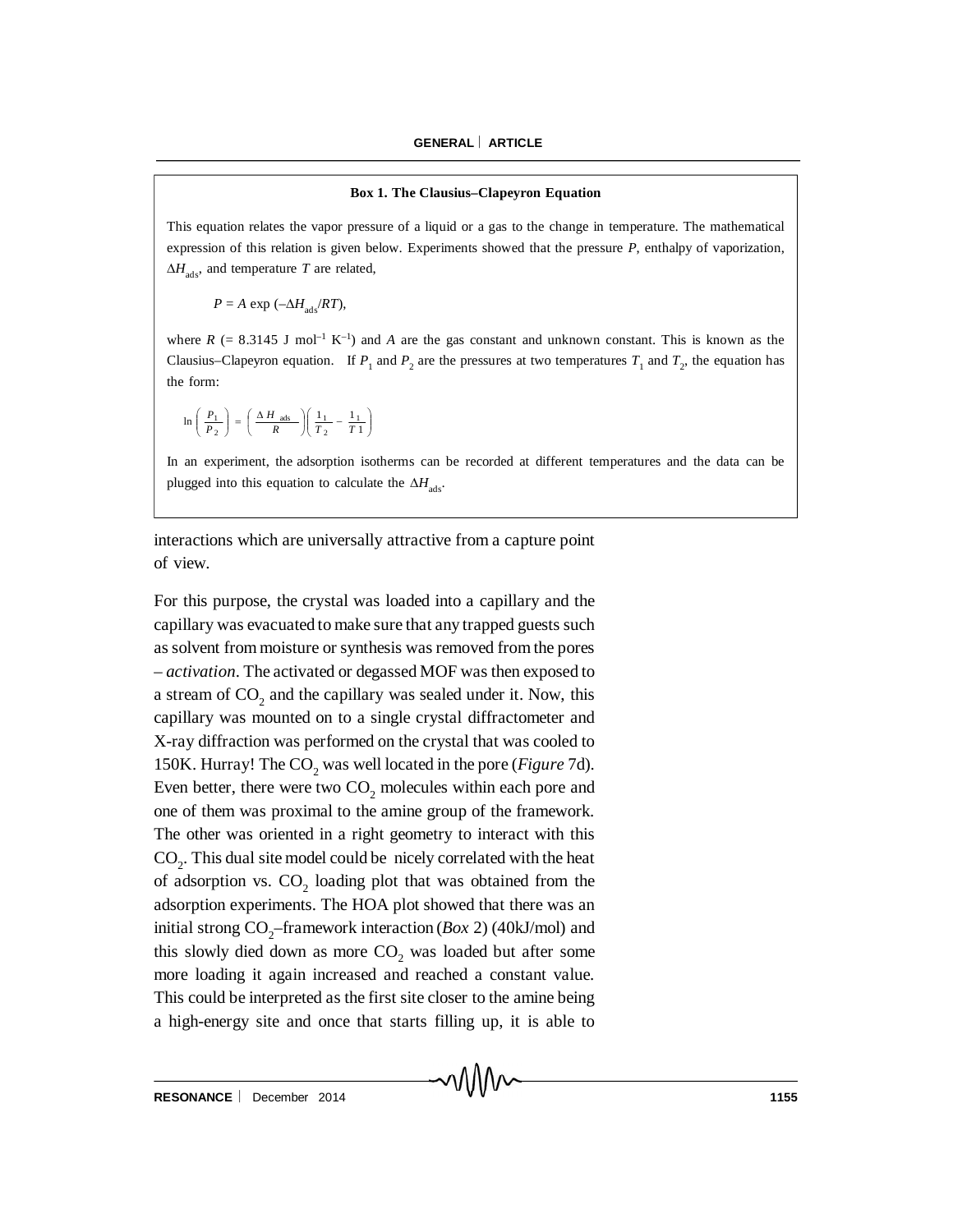## **Box 2. CO<sup>2</sup> –Framework Interaction**

This is the interaction between the functional groups that comprise the ZnAtzOx (zinc 3-amino-1,2,4 triazolato oxalate) framework (host) and the extra-framework  $CO<sub>2</sub>$  molecules (guest) trapped within the nanospaces of the framework. In this case, there seems to be significant interactions between the -NH<sub>2</sub> (part of the aminotriazole unit) groups of the framework and the  $CO<sub>2</sub>$  molecules. The origin for these interactions is due to the delta negative charge associated on the nitrogen atoms of the  $NH_2$  caused by the presence of lone pairs and the delta positive charge associated with carbon atoms of the  $CO<sub>2</sub>$  molecule arising from the polarization of the  $CO<sub>2</sub>$  molecules trapped within the framework. The polarization is caused by a combination of electrostatic and dispersive forces felt along the walls of the framework.

> co-operatively assist the filling up of the second site, where the  $\text{CO}_2$  sits and is able to interact with the  $\text{CO}_2$  filled earlier via a *Tshaped* dimer geometry. The T-shaped  $CO_2$ - $CO_2$  interaction is highly prevalent in low temperature solid phases of  $CO<sub>2</sub>$ . The bond distances and non-bonded close contacts between the amine and the  $CO_2$  that there is no true chemical bond in this case and this is consistent with a physisorption (no chemisorptions) that was observed during the  $CO<sub>2</sub>$  isotherm measurements.

Further, the crystallographic model was used as an excellent high level input for a computer simulation and from this, a theoretical  $\mathrm{CO}_2$  adsorption isotherm could be simulated using Grand Canonical Monte–Carlo methods (GCMC) (*Figure* 8). Using the density

**Figure 8** (a). The comparison of the CO<sub>2</sub> adsorption isotherm that was simulated using GCMC methods with the experimental 273K isotherm. (b) The CO<sub>2</sub> positions determined from DFT–MD simulations represented as electron probabilities and the single crystal X-ray diffraction determined positions represented as sticks.